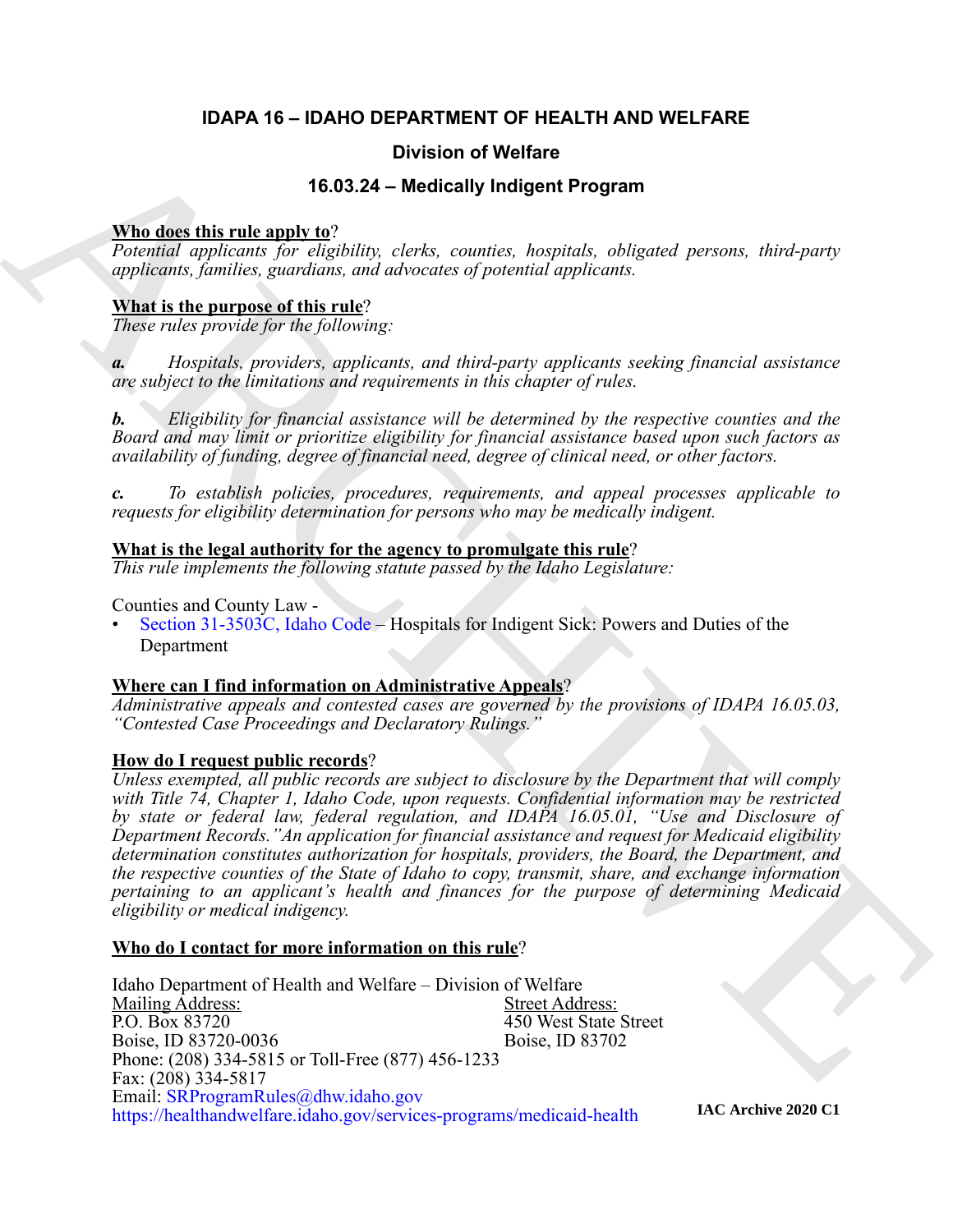# **Table of Contents**

### 16.03.24 - The Medically Indigent Program

| 150. Additional Duties And Responsibilities Of Hospitals And Counties.  5 |  |
|---------------------------------------------------------------------------|--|
|                                                                           |  |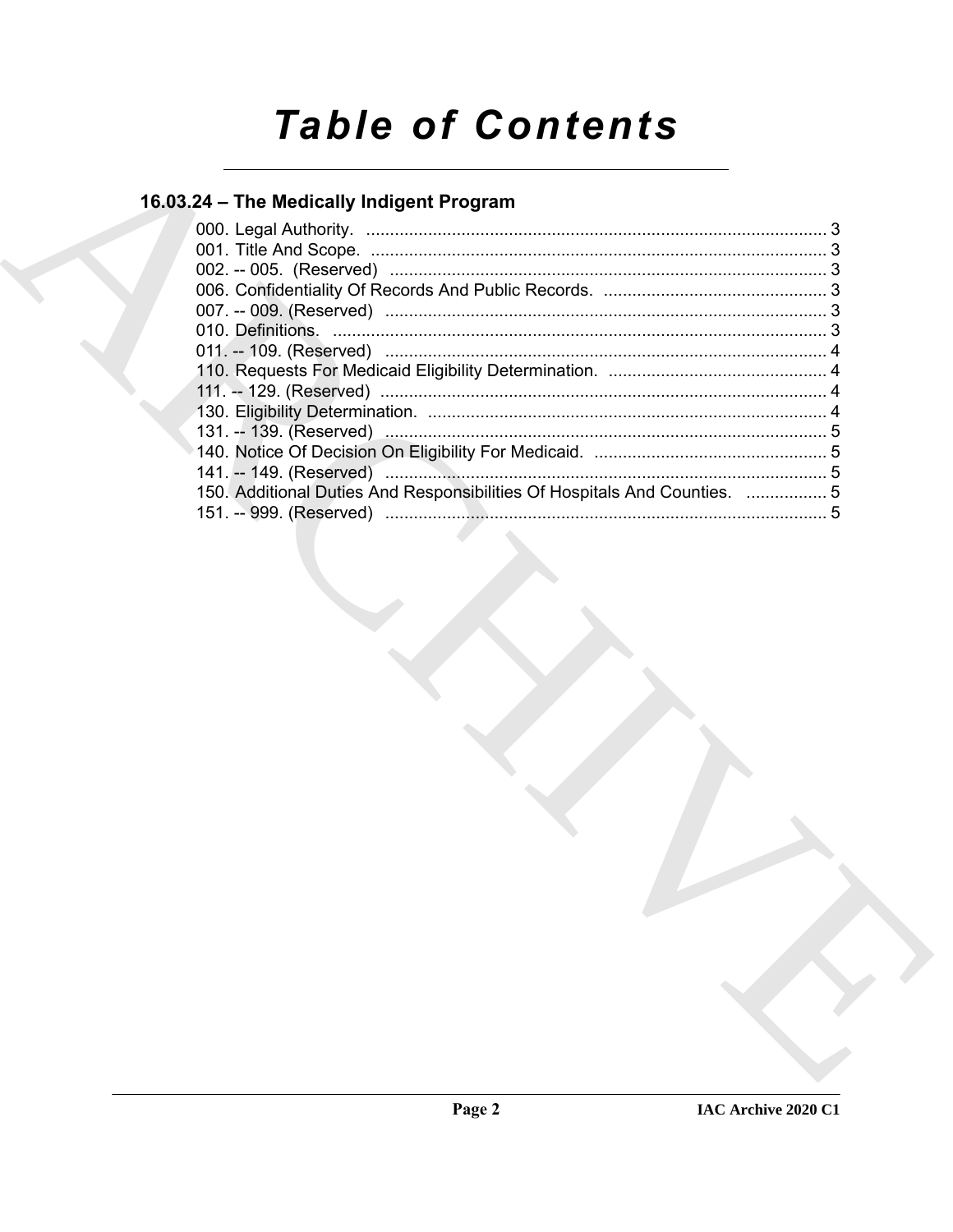#### **16.03.24 – THE MEDICALLY INDIGENT PROGRAM**

#### <span id="page-2-10"></span><span id="page-2-1"></span><span id="page-2-0"></span>**000. LEGAL AUTHORITY.**

In accordance with Section 31-3503C, Idaho Code, the Idaho Legislature has authorized the Department of Health and Welfare to adopt and enforce rules governing requests for Medicaid eligibility determination for persons who may be medically indigent.  $(4-7-11)$ 

#### <span id="page-2-2"></span>**001. TITLE AND SCOPE.**

<span id="page-2-11"></span> **01. Title**. These rules are titled IDAPA 16.03.24, "The Medically Indigent Program." (3-20-20)

**02. Scope**. (4-7-11)

**a.** The Idaho Legislature has declared that the County Medically Indigent Program and the Catastrophic Health Care Cost Program are payers of last resort. These programs are only a partial solution to the health care costs of Idaho's medically indigent citizens. Therefore, hospitals, providers, applicants, and third-party applicants seeking financial assistance under the County Medically Indigent Program and the Catastrophic Health Care Cost Program are subject to the limitations and requirements in this chapter of rules. (4-7-11)

Hence the result of the result of the result of the result of the result of the results in the result of the results of the results of the results of the results of the results of the results of the results of the resul **b.** In accordance with Section 31-3503E(7), Idaho Code, the denial of Medicaid eligibility is not a determination of medical indigency under the County Medically Indigent Program or the Catastrophic Health Care Cost Program. Title 31, Chapter 35, Idaho Code, provides that under the County Medically Indigent Program and the Catastrophic Health Care Cost Program eligibility for financial assistance will be determined by the respective counties and the Board. The respective counties and the Board may, limit or prioritize eligibility for financial assistance based upon such factors as availability of funding, degree of financial need, degree of clinical need, or other factors. (4-7-11)

**c.** In accordance with Title 31, Chapter 35, Idaho Code, these rules provide for and establish policies, procedures, requirements, and appeal processes applicable to requests for Medicaid eligibility determination for persons who may be medically indigent. This chapter is not intended to, and does not establish an entitlement for or<br>to receive financial assistance under Title 31, Chapter 35, Idaho Code. (4-7-11) to receive financial assistance under Title 31, Chapter 35, Idaho Code.

**d.** Individuals who may be eligible for Medicaid must comply with requirements in Title XIX and Title XXI of the Social Security Act, and the following Department rules: (4-7-11)

- i. IDAPA 16.03.01, "Eligibility for Health Care Assistance for Families and Children." (4-7-11)
- ii. IDAPA 16.03.05, "Eligibility for the Aged, Blind, and Disabled (AABD)." (4-7-11)
- <span id="page-2-7"></span>iii. IDAPA 16.03.06, "Refugee Medical Assistance." (4-7-11)

#### <span id="page-2-3"></span>**002. -- 005. (RESERVED)**

#### <span id="page-2-4"></span>**006. CONFIDENTIALITY OF RECORDS AND PUBLIC RECORDS.**

**01. Confidential Records**. The use or disclosure of records or information covered by these rules must with IDAPA 16.05.01. "Use and Disclosure of Department Records." (4-7-11) comply with IDAPA 16.05.01, "Use and Disclosure of Department Records."

**02. Public Records**. The Department will comply with Title 74, Chapter 1, Idaho Code, when requests for the examination and copying of public records are made. Unless otherwise exempted, all public records in the custody of the Department are subject to disclosure. (4-7-11)

**03. Authorization for Disclosure**. An application for financial assistance and request for Medicaid eligibility determination constitutes authorization for hospitals, providers, the Board, the Department, and the respective counties of the State of Idaho to copy, transmit, share, and exchange information pertaining to an applicant's health and finances for the purpose of determining Medicaid eligibility or medical indigency. (4-7-1 applicant's health and finances for the purpose of determining Medicaid eligibility or medical indigency.

#### <span id="page-2-5"></span>**007. -- 009. (RESERVED)**

#### <span id="page-2-8"></span><span id="page-2-6"></span>**010. DEFINITIONS.**

For the purposes of this chapter of rules, the following terms apply. (4-7-11)

<span id="page-2-9"></span>**01.** Application. An application for financial assistance under Section 31-3504, Idaho Code, and the uniform form used for the initial review and the Department's Medicaid eligibility determination under Section 31-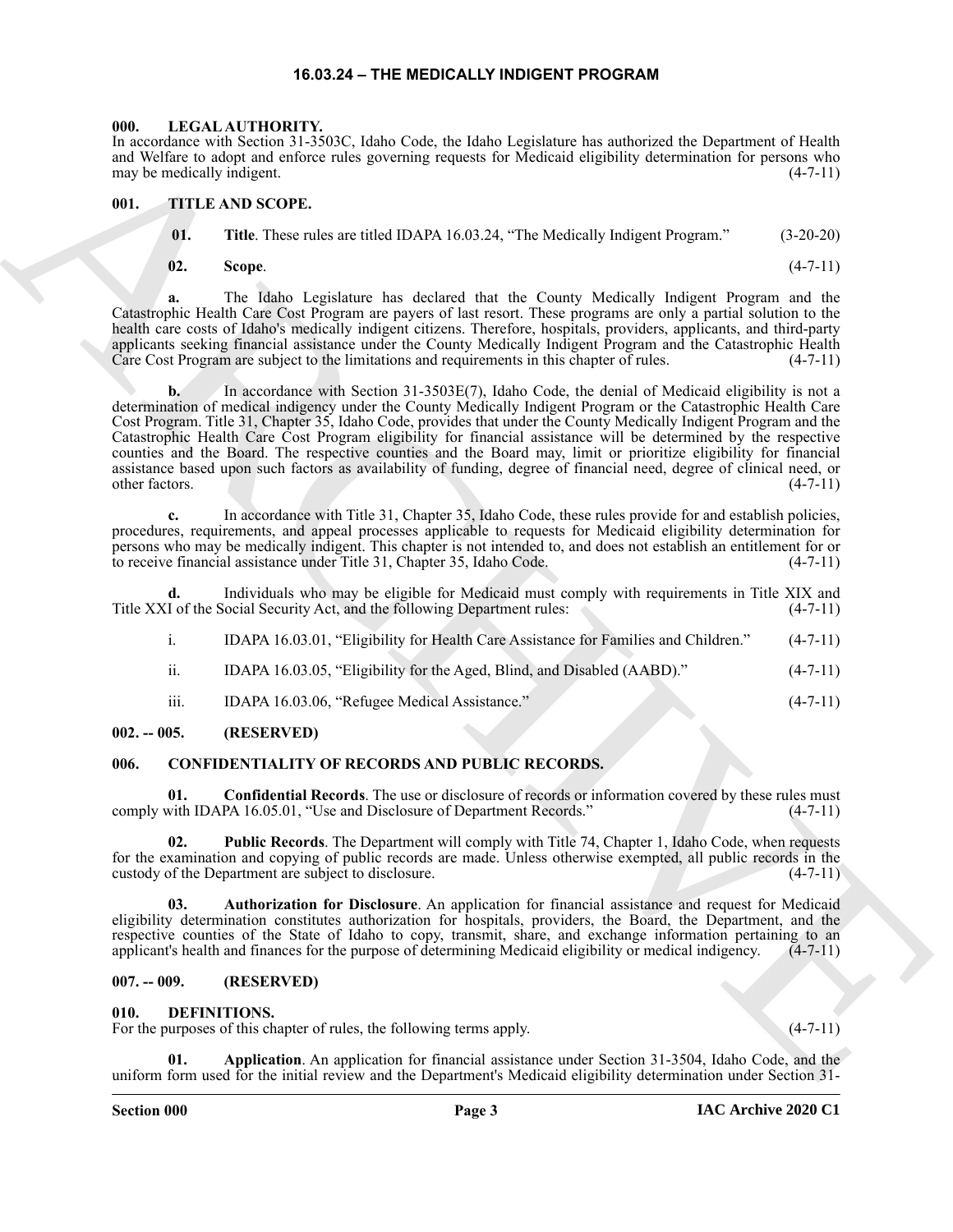#### *IDAHO ADMINISTRATIVE CODE IDAPA 16.03.24 Department of Health and Welfare*

3503E, Idaho Code. An application under Title 31, Chapter 35, Idaho Code, for financial assistance is not an application for Medicaid.

<span id="page-3-4"></span>**02.** Clerk. The clerk of the respective counties or their designee. (4-7-11)

<span id="page-3-5"></span>**03.** Counties. The respective counties described in Title 31, Chapter 1, Idaho Code.  $(4-7-11)$ 

<span id="page-3-7"></span><span id="page-3-6"></span>**04. Department**. The Idaho Department of Health and Welfare. (4-7-11)

**05. HIPAA**. The Health Insurance Portability and Accountability Act of 1996 (HIPAA) under 42 USC 2204, and federal regulations at 45 CFR Parts 160, 162, and 164. (4-7-11) Section 12204, and federal regulations at 45 CFR Parts 160, 162, and 164.

<span id="page-3-9"></span><span id="page-3-8"></span>**06. Hospital**. A facility as defined in IDAPA 16.03.14, "Hospitals." (3-20-20)

**07.** Medicaid. The federally funded program for medical care (Title XIX, Social Security Act) also known as Idaho's Healthcare Assistance Program. (3-20-20)

<span id="page-3-11"></span><span id="page-3-10"></span>**08. Obligated Person**. The person or persons who are legally responsible for an applicant. (4-7-11)

**09. Third-Party Applicant**. A person other than an obligated person who completes, signs, and files an application on behalf of a patient.  $(4-7-11)$ 

#### <span id="page-3-0"></span>**011. -- 109. (RESERVED)**

#### <span id="page-3-14"></span><span id="page-3-1"></span>**110. REQUESTS FOR MEDICAID ELIGIBILITY DETERMINATION.**

**The Medicially individue<br>
Spin Medicially individues<br>
Spin Medicial Particular School Contribute to the 31. Chapte 55, labar Col., let insured measures**  $x_1 + 7 + 11$ **<br>
spin Medicine (1972). Chark The side of the negative c** Requests for Medicaid eligibility determination for persons who may be medically indigent may only be accessed by a hospital or a county through a request for Medicaid eligibility determination addressed to the Department. By signing a request for Medicaid eligibility determination, each hospital or county requesting a Medicaid eligibility determination agrees to comply with these rules. (4-7-11) determination agrees to comply with these rules.

<span id="page-3-18"></span>**01. Form of Request**. Each hospital or county requesting a Medicaid eligibility determination under these rules must apply to the Department on a form provided by the Department and must provide all information required by the Department. (4-7-11)

<span id="page-3-17"></span>**02. Filing Request**. Each request for Medicaid eligibility determination submitted to the Department under these rules must be signed by an authorized representative of the hospital or the county. (3-20-20)

<span id="page-3-15"></span>**03. Application for Financial Assistance Required**. A completed and signed application for financial assistance under Title 31, Chapter 35, Idaho Code, must be submitted and transmitted to the Department along with the request for Medicaid eligibility determination. (4-7-11) the request for Medicaid eligibility determination.

<span id="page-3-19"></span>**04. Other Information as Requested**. Each hospital or county requesting a Medicaid eligibility determination by the Department under these rules must provide all other information that may be requested by the Department for the proper administration and enforcement of the provisions of these rules. (4-7-11) Department for the proper administration and enforcement of the provisions of these rules.

<span id="page-3-16"></span>**05. Cooperation of Applicant, Third-Party Applicant, and Obligated Person**. Each applicant, third-party applicant, and obligated person must cooperate with the Department and provide documentation necessary to complete the Department's determination of Medicaid eligibility. (4-7-11)

#### <span id="page-3-2"></span>**111. -- 129. (RESERVED)**

#### <span id="page-3-12"></span><span id="page-3-3"></span>**130. ELIGIBILITY DETERMINATION.**

Each request for Medicaid eligibility determination submitted to the Department under this chapter of rules will be processed by the Department in accordance with the following rules: (4-7-11)

<span id="page-3-13"></span>**01. Medicaid**. IDAPA 16.03.01, "Eligibility for Health Care Assistance for Families and Children."

 $(4-7-11)$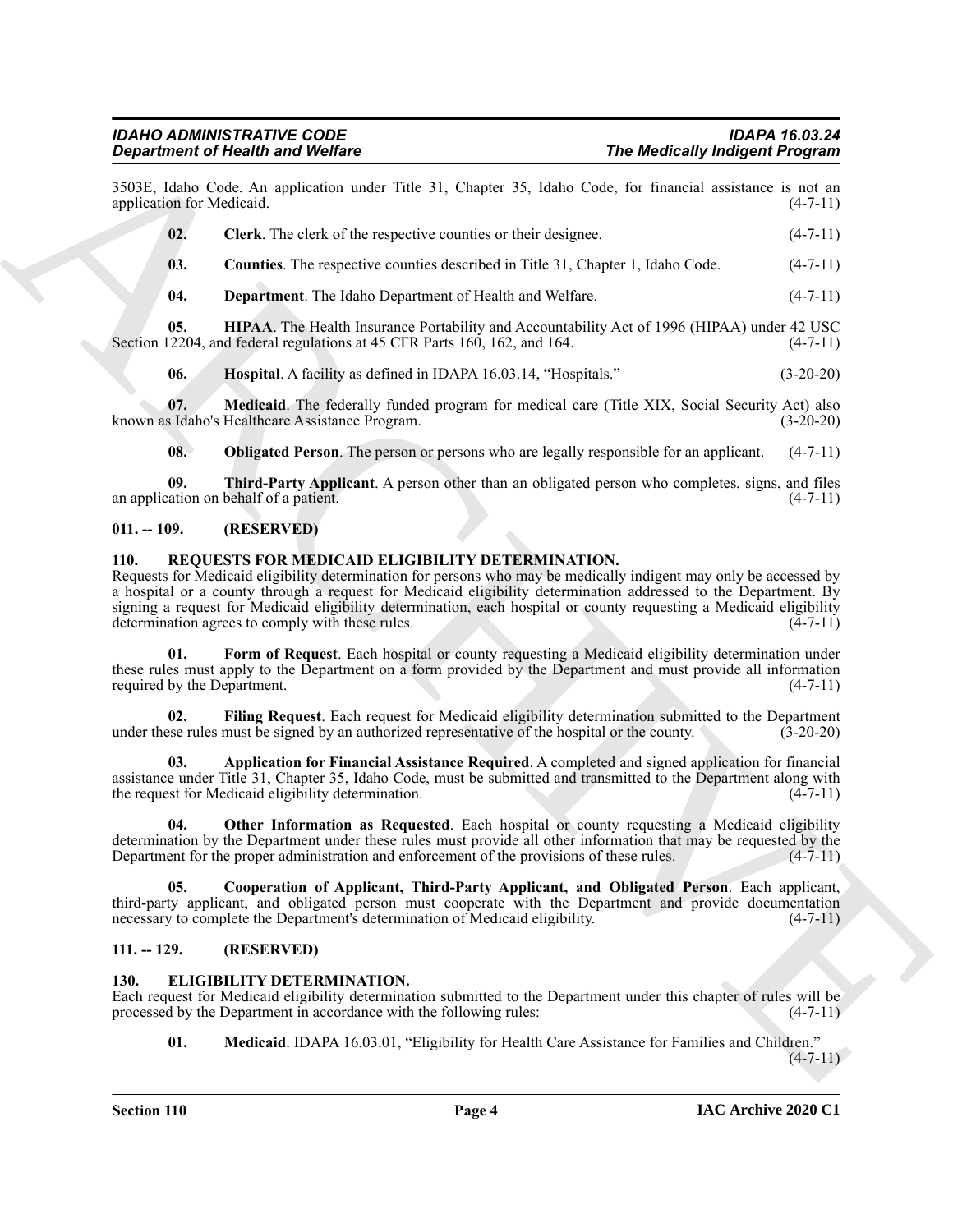<span id="page-4-6"></span>**02.** AABD. IDAPA 16.03.05, "Eligibility for the Aged, Blind and Disabled (AABD)." (4-7-11)

<span id="page-4-8"></span><span id="page-4-7"></span>**03. Refugee**. IDAPA 16.03.06, "Refugee Medical Assistance." (4-7-11)

**04. Time Limits on Determinations**. The Department will process each request for Medicaid eligibility determination within forty-five (45) days of receiving the request, unless prevented by events beyond the Department's control. (4-7-11)

#### <span id="page-4-0"></span>**131. -- 139. (RESERVED)**

#### <span id="page-4-12"></span><span id="page-4-9"></span><span id="page-4-1"></span>**140. NOTICE OF DECISION ON ELIGIBILITY FOR MEDICAID.**

**Engagineristic of Nearlth and Wolfare**<br>
1710. **Noting LDADA** is the Most Distribution of the Appel Distribution Controller (ADD).<sup>2</sup><br>
183. **Reference DADA** is 50.50. "Englishing be the Appel Distribution (40.00).<sup>2</sup> (4.7 **Denial on Request Submitted by a Hospital.** If the Department determines that an applicant is not eligible for Medicaid, the Department will promptly notify the applicant and the hospital of its determination. The Department will transmit a copy of its determination and a copy of the application to the respective county clerk. The clerk will treat the copy of the Department's determination and the copy of the application as an application for financial assistance under Title 31, Chapter 35, Idaho Code. Denial of Medicaid eligibility is not a determination of medical indigency or eligibility for financial assistance under the county Medically Indigent Program or the Catastrophic Health Care Cost Program. Catastrophic Health Care Cost Program.

<span id="page-4-11"></span>**02. Denial on Request Submitted by a County**. If the Department determines that an applicant is not eligible for Medicaid, the Department will promptly notify the applicant and the respective county clerk of its determination. Denial of Medicaid eligibility is not a determination of medical indigency or eligibility for financial assistance under the County Medically Indigent Program or the Catastrophic Health Care Cost Program. (4-7-11)

<span id="page-4-10"></span>**03. Approval of Medicaid Eligibility**. If the Department determines that an applicant is eligible for Medicaid, the Department will act on the request and application as an application for Medicaid and notify the applicant, according to provisions in IDAPA 16.03.01, "Eligibility for Health Care Assistance for Families and Children," and IDAPA 16.03.05, "Eligibility for Aid to the Aged, Blind, and Disabled (AABD). (4-7-11)

#### <span id="page-4-2"></span>**141. -- 149. (RESERVED)**

#### <span id="page-4-5"></span><span id="page-4-3"></span>**150. ADDITIONAL DUTIES AND RESPONSIBILITIES OF HOSPITALS AND COUNTIES.**

**01. Additional Duties and Responsibilities**. Each hospital or respective county submitting an on and request for Medicaid eligibility determination under these rules must: (3-20-20) application and request for Medicaid eligibility determination under these rules must:

Cooperate with the Department, the Board, and the respective counties of the state and contractors pard or the respective County Commissioners. (4-7-11) retained by the Board or the respective County Commissioners.

**b.** Assist applicants in completing an application form and request for Medicaid eligibility determination. (4-7-11)

**02. Comply with Confidentiality Laws and Rules**. Each hospital or respective county must comply with IDAPA 16.05.01, "Use and Disclosure of Department Records," and all applicable state and federal laws, rules, and regulations pertaining to the confidentiality of, and the disclosure of, information and records. (3-20-20)

**03. Comply with HIPPA**. Each hospital must comply with the Health Insurance Portability and ability Act (HIPAA). Accountability Act ( $HI\tilde{PAA}$ ).

<span id="page-4-4"></span>**151. -- 999. (RESERVED)**